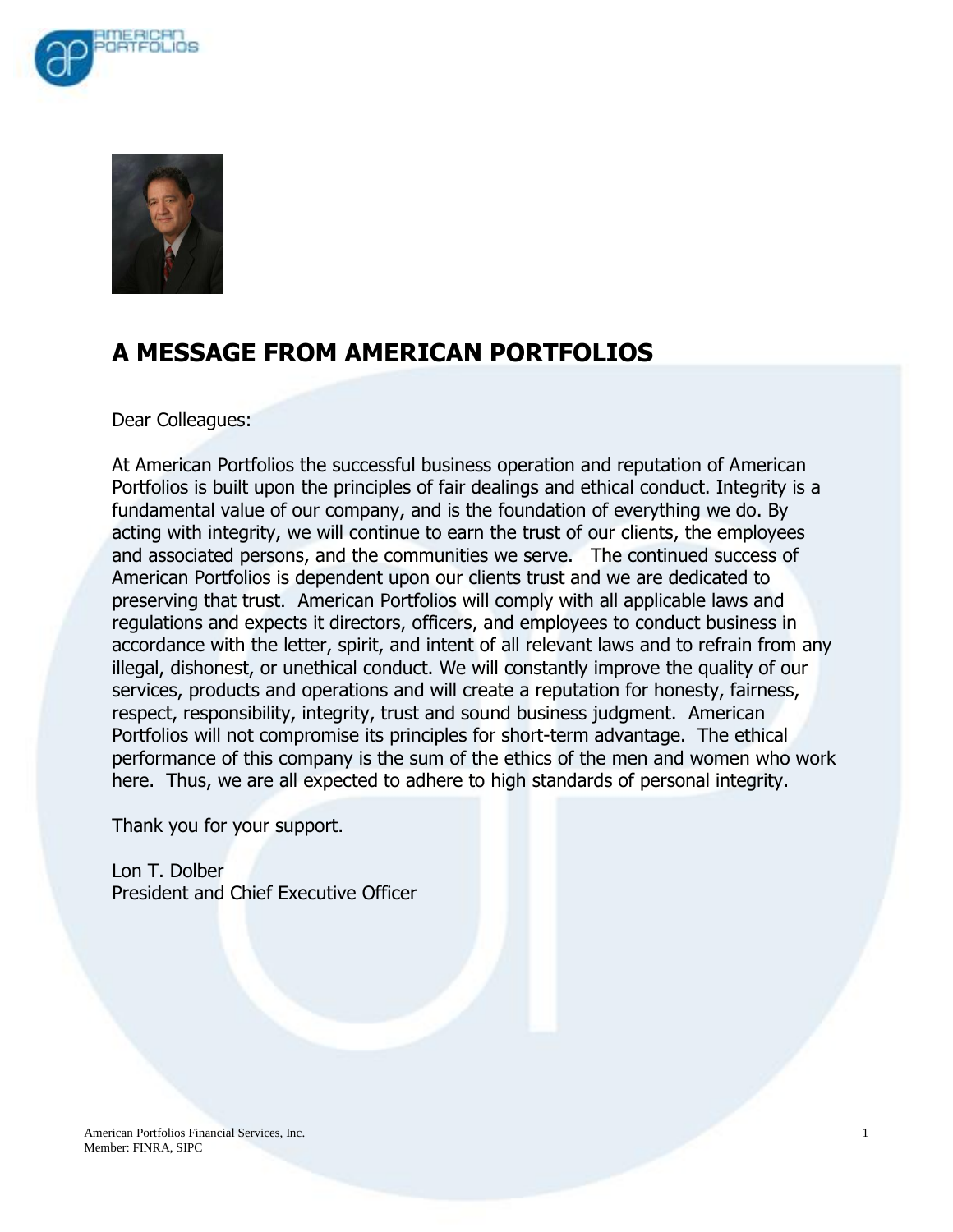

# **MISSION STATEMENT**

American Portfolios' mission is to provide the best business solutions, support and services that its financial professionals require to achieve financial freedom for their clients.

# **CORE VALUES**

### **NURTURE**

American Portfolios' first responsibility is to its valued employees, the men and women working for us who provide the highest level of service to our customers, the financial service professionals. American Portfolios is committed to providing a clean, safe, and orderly workplace where employees are treated with respect and dignity and are recognized for the unique and special qualities they bring to their jobs. American Portfolios encourages equal opportunities in employment, development, and advancement. Employees should feel secure in their positions, know they will be compensated fairly and adequately, and feel free to offer suggestions or bring forth concerns.

## **LAUNCH**

Providing optimal service and support to the financial service professionals, their staff, and their clients as well as all others who use our services is one of American Portfolios' core responsibilities. We must strive to meet our customers' needs with the highest level of quality and dedicate ourselves to setting the standard of service excellence for our industry.

### **GIVE**

Fostering positive social and environmental change in the communities where we live and work as well as in the global community is paramount. We must be responsible citizens through our support of good works, honest charities, civic improvements, better health, and education. We must maintain in good order the property we are privileged to use by protecting the environment and its natural resources.

### **AIM**

Shareholder value, our commitment to stockholders, is our final responsibility. Business must make a sound profit. Therefore, we must strive to achieve a balance among the fiscal, social, and environmental responsibilities of our firm, experiment with new ideas and develop new technologies in our efforts to stay ahead of the competition, and create reserves to prepare for adversity. It is our belief that when we operate according to these principles, shareholders will realize a fair return.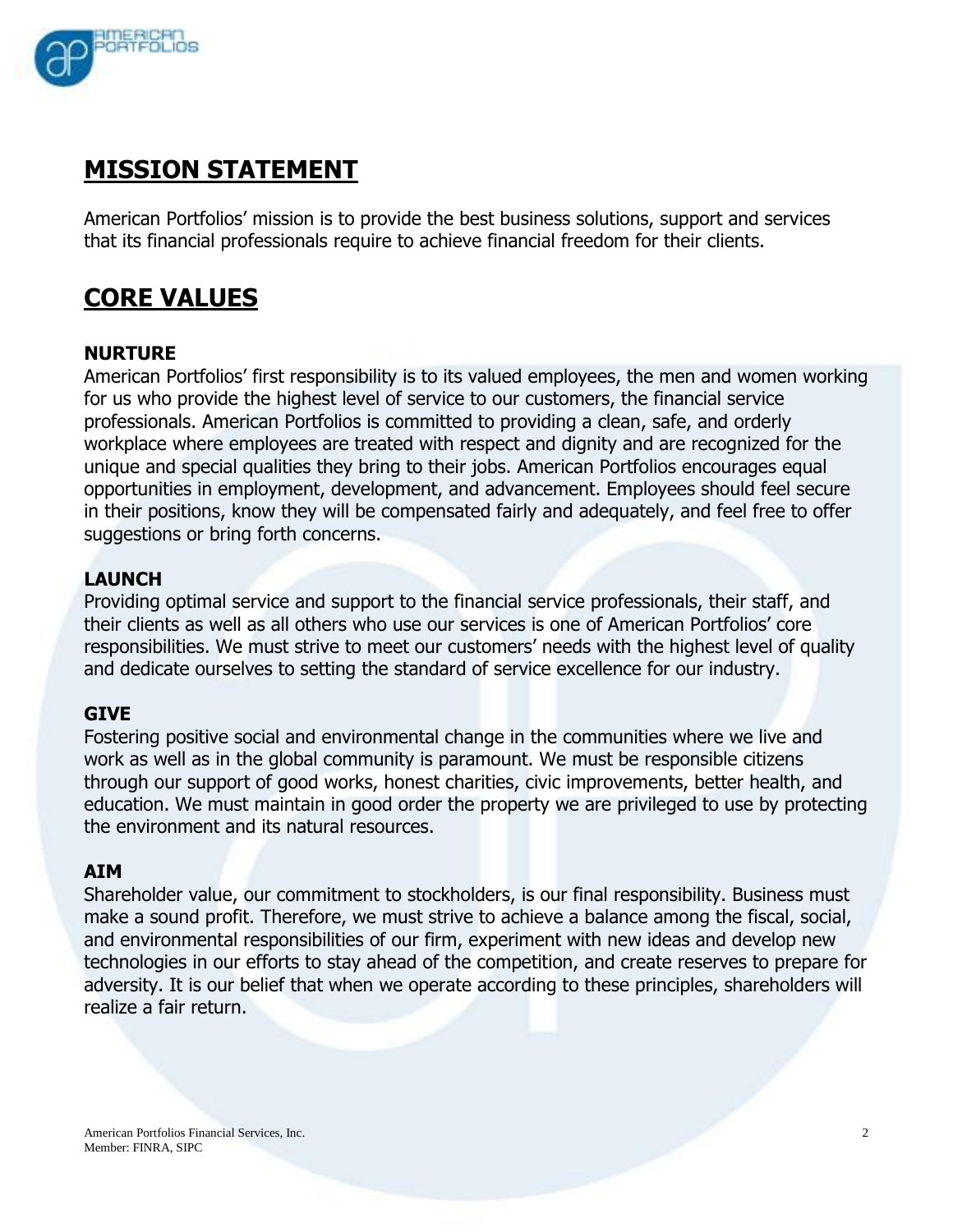

# **CODE OF ETHICS**

#### **Introduction**

The Code of Ethics is a compilation of basic principles of conduct for which you, as an American Portfolios employee or associated person, are responsible for knowing and following. These principles represent values critical to our customers and others to conduct our business with honesty and integrity. The Code has been adopted to protect the reputation and integrity of American Portfolios and its employees and associated persons, and to assist them in following uniform standards of ethical conduct. The term "employee" in the Code is understood to mean officers, directors, employees and independent contractors.

The Code of Ethics is intended to govern the actions and working relationships of employees and associated persons with current or potential customers, consumers, other American Portfolios employees, competitors, suppliers, government representatives, the media and anyone else with whom American Portfolios has contact. In these relationships, employees and associated persons must observe the highest standards of ethical conduct. The success of American Portfolios as a provider of financial services is built upon the trust and confidential relationships maintained between American Portfolios and its customers. Therefore, each employee and associated person is expected in all business matters to place American Portfolios' and its customers' interest above his or her own self-interest and to discuss with Compliance any proposed transaction or relationship that reasonably could be expected to give rise to a conflict of interest.

It is American Portfolios' policy that an employee or associated person maintain no position which (1) could conflict with their performance of duties and responsibilities to American Portfolios, (2) affects or could affect independence or judgment concerning transactions between American Portfolios and its customers, suppliers or others with whom American Portfolios competes, or has existing or pending or potential business relationships, or (3) otherwise reflects negatively on American Portfolios.

Employees and associated persons must resolve any doubt as to the meaning of the Code in favor of good, ethical judgment. It is the responsibility of each employee or associated person to avoid even an appearance of impropriety.

Implicit in the Code of Ethics is American Portfolios' policy that both American Portfolios and its employees and associated persons comply with the law. The law prescribes a minimum standard of conduct; the Code of Ethics prescribes conduct that often exceeds the legal standard. Any request made of an employee or associated person by any supervisor carries with it, whether or not articulated, the understanding that the employee or associated person is to comply with the request only to the extent he or she can do so while complying both with the law and this Code of Ethics. In certain instances, areas of American Portfolios have their own unique policies governing subjects covered by the Code of Ethics due to their lines of business. These policies are in addition to the requirements of the Code of Ethics.

### **Confidentiality**

Non-public information regarding American Portfolios or its businesses, employees, customers, suppliers or consumers is confidential. Employees or associated persons may not purposefully access or view such information without a business justification, disclose such information, or use it for trading in securities or for other personal gain during or after employment, except that employees or associated persons may use confidential information to perform their job duties.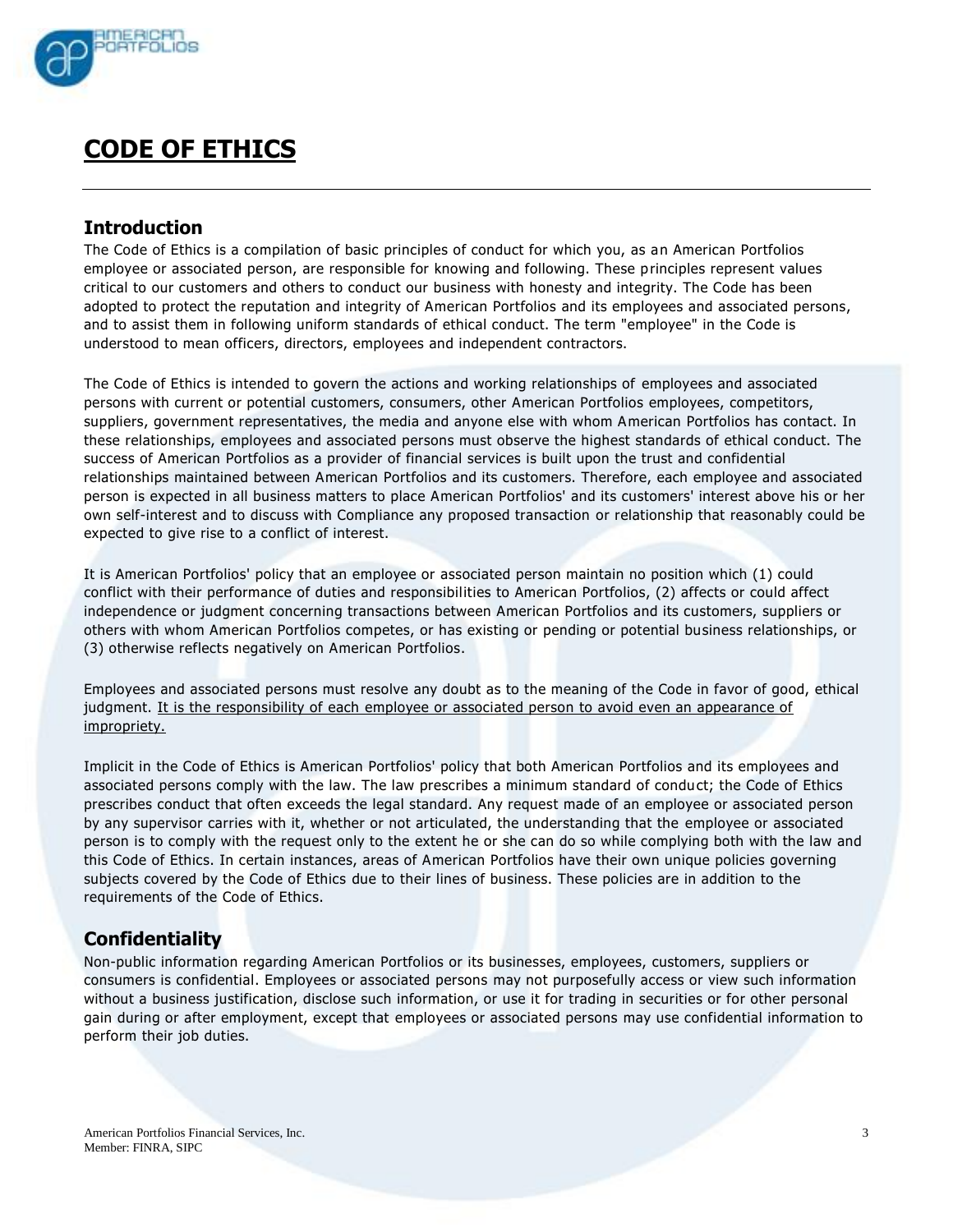

### **Self-Interest**

Employees or associated persons are prohibited from:

- 1. Accepting employment or engaging in a business (including consulting and similar arrangements or arrangements with competitors) that may conflict with the performance of their duties or American Portfolis' interest. All outside business activities require prior approval by Compliance.
- 2. Taking for themselves personal opportunities that are discovered through the use of American Portfolios proprietary, non-public information (such as processes, programs, software, and business information and plans) about American Portfolios or its businesses, or position, even if developed by the employee either within or outside of the employees or associated person's area of responsibility, or using corporate property, information or position for personal gain, or competing with American Portfolios.
- 3. Taking unfair advantage of any customer, supplier, competitor or other American Portfolios information through manipulation, concealment, abuse of privileged information, misrepresentation of material fact, or any other unfair dealing or practice.
- 4. Soliciting or demanding anything of value from any person in conjunction with the performance of their duties to American Portfolios (other than normal compensation received from American Portfolios).
- 5. Accepting personal fees, commissions, other compensation paid, or expenses paid or reimbursed from others, not in the usual course of American Portfolios' business, in connection with any business or transaction involving American Portfolios.
- 6. Purposefully viewing or using confidential information about American Portfolios or its businesses, employees or associated persons, customers, consumers or suppliers without a valid business reason, for personal benefit or disclosing such information to others outside of job duties.
- 7. Misusing American Portfolios' information technology and electronic communications system, including accessing or distributing pornographic or other distasteful information or materials containing offensive, sexually explicit or harassing language, sending chain letters, or conducting excessive personal business.
- 8. Permitting American Portfolios property (including data transmitted or stored electronically and computer resources) to be damaged, lost, used or intercepted in an unauthorized manner.
- 9. Making any political contribution of money or other property on behalf of American Portfolios that would violate federal or state law.
- 10. Borrowing or accepting money from customers or suppliers unless the customer or supplier is a financial institution that makes such loans in the ordinary course of its business.
- 11. Purchasing property, whether real, personal or intangible, from American Portfolios without the approval of his or her supervisor or other designated senior officer unless American Portfolios makes a general offer of extraneous company property to employees or associated persons on a non-discriminatory basis.
- 12. Selling property or services to American Portfolios unless approved by Compliance, which will ascertain the reasonableness of the selling price.
- 13. Providing customers with legal, tax, accounting or investment advice not in the usual course of business; or recommending attorneys, accountants, securities dealers, insurance agents, brokers, real estate agents or other service providers if the advising employee or associated person receives a personal reciprocal benefit for the referral from the service provider. (Note that referrals to service providers are permissible as long as the employee or associated person does not receive a personal reciprocal benefit for that referral.)
- 14. Engaging or investing in any business that directly or indirectly competes with services provided by American Portfolios or any subsidiary of the American Portfolios, except where such an investment represents insignificant ownership in a publicly traded company.
- 15. Knowingly benefiting from an error, including but not limited to payment of compensation (including incentive plan payments) or travel and entertainment expense reimbursement, without disclosing that error.
- 16. Doing any of the above actions indirectly through another person.

### **Gifts and Entertainment**

Entertainment and the giving or receipt of gifts are governed by American Portfolios' "Gifts, Gratuities and Entertainment" policy in the General Employee Policies chapter of American Portfolios' Written Supervisory Procedures.

Discounts and price reductions not generally available to others are considered gifts. Employees or associated persons are expressly prohibited from soliciting, demanding or accepting anything of value with the intent to be influenced or rewarded in connection with any business transaction or relationship involving American Portfolios.

American Portfolios Financial Services, Inc. 4 Member: FINRA, SIPC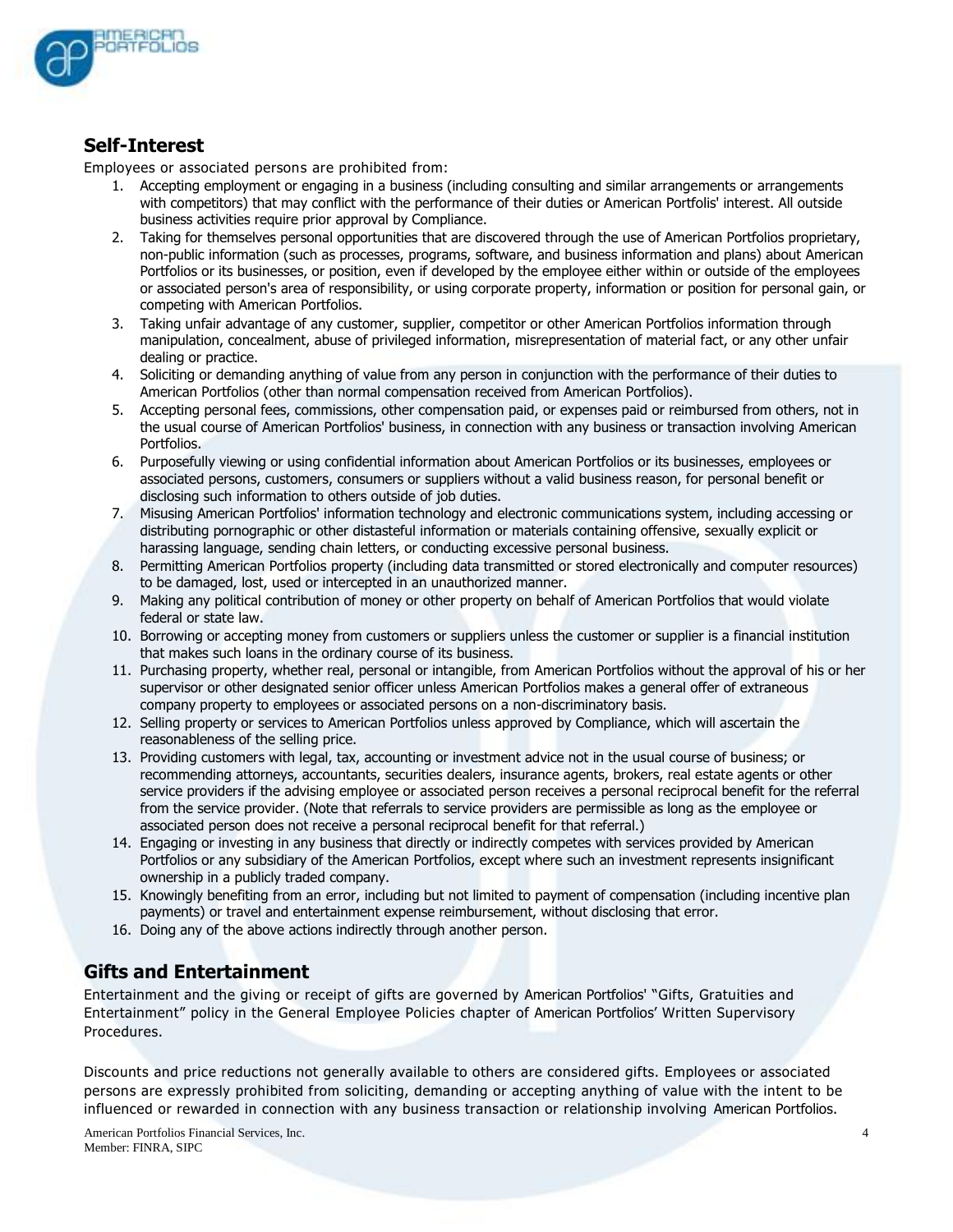

#### **Bequests**

An employee or associated person must report to Compliance any potential bequest in excess of \$100 U.S. to the employee or associated person under the will or trust instrument of a customer, vendor or supplier of American Portfolios, whether or not American Portfolios is the fiduciary named under such instrument, unless the customer, vendor, or supplier is a member of the employee or associated person's immediate family. Bequests in excess of \$100 U.S. are subject to the approval of the employee or associated person's immediate supervisor and Compliance.

### **Privacy**

Employees or associated persons may be restricted from accessing, sharing or using certain information across American Portfolios affiliates and from sharing information with external third parties, except as allowed by law. Employees or associated persons must not view or request access to information unless a valid business purpose exists.

For specific information about privacy requirements, see "Customer Privacy Policies And Procedures" in the Communications with the Public chapter.

# **Holding Office/Appointments**

- 1. Before an employee or associated person may become a director, officer or partner of any business organized for profit outside American Portfolios, written approval by Compliance is required.
- 2. Employees or associated persons are encouraged to participate in organizations that are involved in charitable, educational or community activities, and no approval is needed for involvement with such organizations unless the employee will receive compensation.
- 3. Employees or associated persons are encouraged to participate in civic and political activities.
- 4. An employee or an associated person may hold a part-time elective or appointive office provided the employee or associated person receives the written approval of Compliance and provides full disclosure concerning the time involved and compensation, if any, to be received. When an employee or associated person seeks a political office, that person must obtain an opinion from the political entity's legal counsel stating that the person's candidacy is not prohibited and that the person's election or appointment will not bar the political entity from doing business with American Portfolios.
- 5. Employees and associated persons must avoid appointment which may conflict with the performance of their duties for American Portfolios or otherwise interfere with their employment relationship with American Portfolios. American Portfolios prohibits registered representatives from acting in a dual role in a fiduciary capacity.

## **Internal Accounting Controls**

It is the legal responsibility of American Portfolios to develop and maintain systems of internal accounting controls that permit the preparation of its financial statements in accordance with applicable laws, rules, and accounting principles.

No one shall, directly or indirectly, knowingly falsify or cause to be falsified any book, record or account of the American Portfolios. This includes expense accounts, approval of invoices submitted by vendors, records of transactions with customers, records of disposition of company assets, records of consumers, or any other record.

Any employee or associated person who becomes aware, directly or indirectly, of inadequate controls, a failure of controls, or a circumvention of controls, or that transactions or other items are improperly recorded on American Portfolios' books or records, must promptly report the situation to Compliance.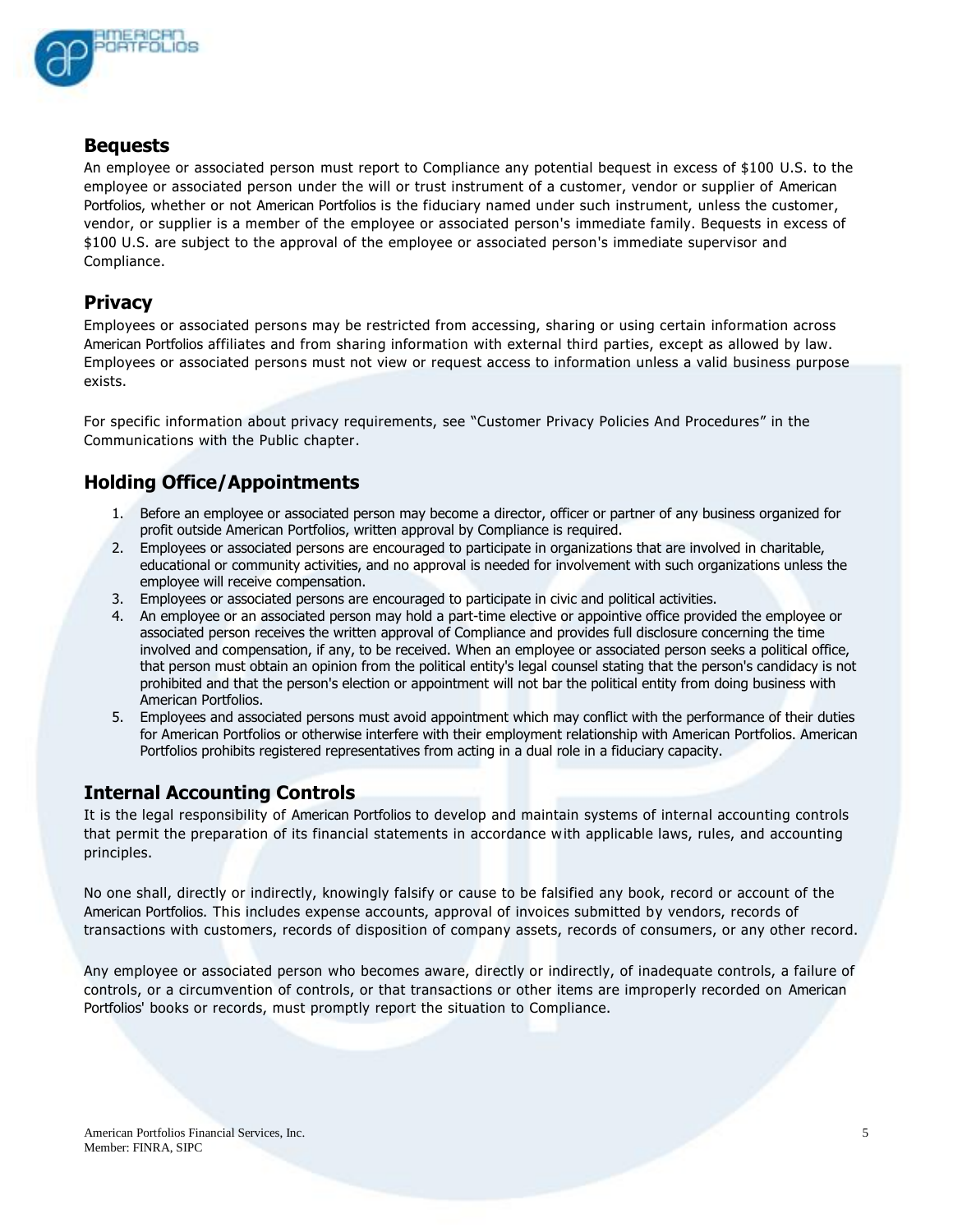

# **Reporting Possible Ethics Violations and Disciplinary Action**

Employees or associated persons have an obligation to report potential ethics violations to Compliance. Compliance will maintain the confidentiality of the individual reporting the possible violation; the employee or associated person may also report anonymously the identity of the parties involved. Retaliation against employees or associated persons who report possible violations is strictly prohibited and will subject those who retaliate with disciplinary action which may include termination. Those who violate the Code are subject to disciplinary action which may include termination.

For example, if an employee or associated person would feel more comfortable in merely reporting that they suspect several of their co-employees are involved in what appears to be falsifying credit reports or that a fellow employee is involved in a transaction that may be a conflict of interest on his or her part, the employee or associated person need only report the suspected Code violation, the persons involved and the department in which they suspect the activity is occurring.

# **Trading In The Stock Of American Portfolios Customers, Suppliers Or Vendors**

#### **Customer Securities**

No employee or associated person may invest in the securities of a customer of American Portfolios if the employee or associated person participates in or is expected to participate in transactions involving, or is responsible for, extensions of credit to the customer or if the customer's securities are publicly traded and the employee or associated person has non-public information concerning the customer at the time of the proposed investment. If the employee or associated person participates in or is responsible for decisions involving non-credit business transactions with the customer, the employee or associated person must comply with any investment policy applicable to the employee or associated person's line of business before making an investment in the customer's securities. In no case may the employee or associated person invest in the customer's securities until after making disclosure of the proposed investment to the employee or associated person's immediate supervisor, to the person approving the transaction with the customer, and Compliance.

#### **Supplier or Vendor Securities**

No employee or associated person may invest in the securities of a supplier or vendor if the employee or associated person participates or is expected to participate in or is responsible for decisions involving business transactions with the supplier or vendor or if the securities are publicly traded and the employee or associated person has non-public information about the supplier or vendor at the time of the proposed investment. If an employee or associated person has an existing investment in the securities of a supplier or vendor of American Portfolios and such employee or associated person participates or is expected to participate in or is responsible for decisions involving business transactions with the vendor or supplier, the employee or associated person shall promptly disclose the investment to his or her immediate supervisor and Compliance, and shall refrain from further participation in such decisions unless expressly authorized in writing by his or her immediate supervisor and Compliance.

An employee or associated person may make an insubstantial investment in the publicly traded securities of a supplier or vendor even though such employee or associated person participates or is expected to participate in or is responsible for decisions involving the supplier or vendor if the employee or associated person obtains the prior approval of the employee or associated person's immediate supervisor and Compliance.

### **Full And Fair Disclosure**

Employees or associated persons are required to make full, fair, accurate, timely and understandable disclosure in reports and documents that American Portfolios files with, or submits to, the Securities and Exchange Commission, SROs, government agencies, and in other public communications made by American Portfolios.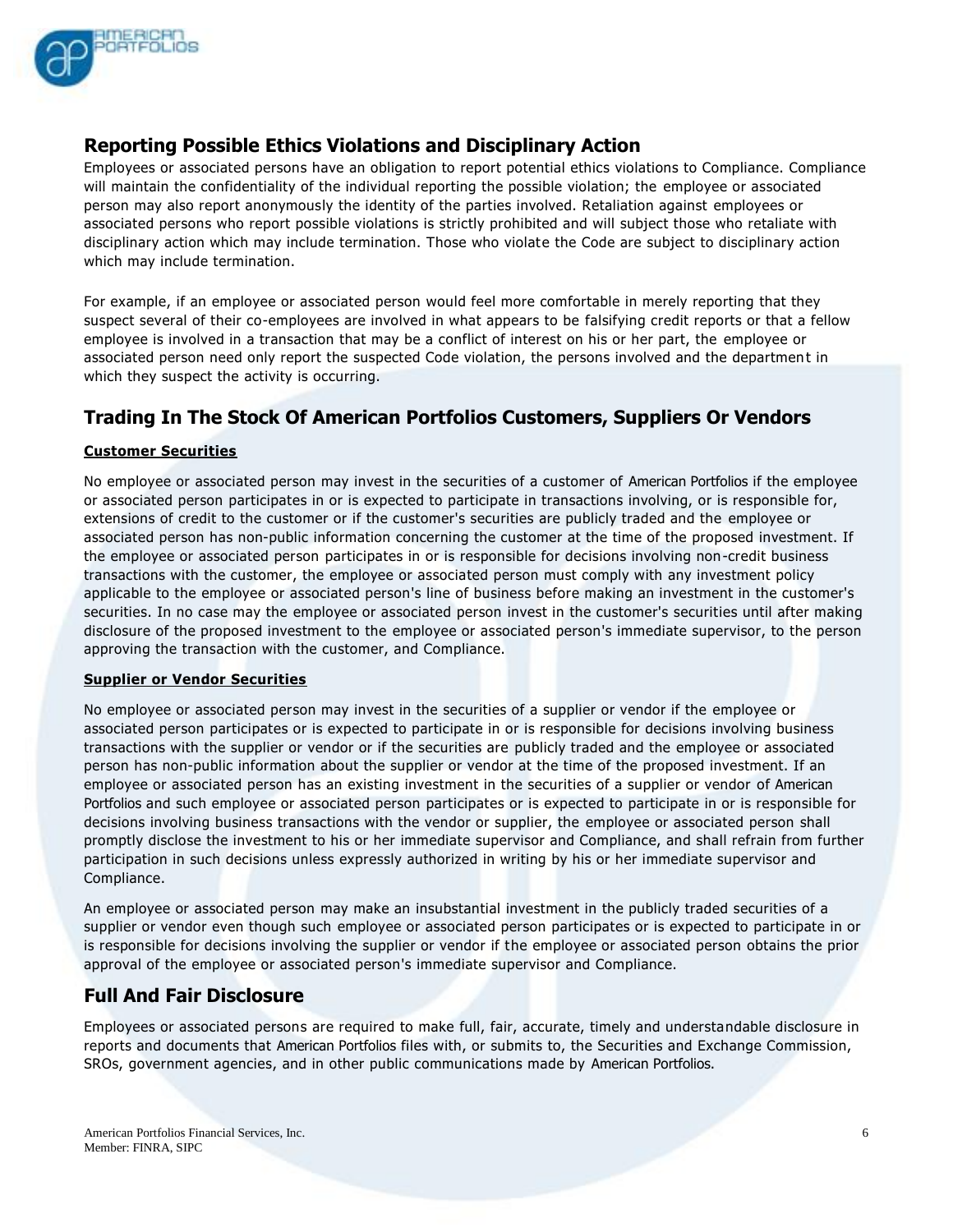

# **Compliance**

- 1. Each employee or associated person of American Portfolios shall act on American Portfolios' behalf in a manner that complies with all laws, rules and regulations under which American Portfolios must operate. Any employee or associated person who becomes aware, either directly or indirectly, of an employee or associated person's violation of a law involving a breach of trust must report the violation promptly to Compliance.
- 2. If an employee or associated person becomes aware of or suspects embezzlement, false entries in American Portfolios' records, false statements to American Portfolios' regulators, false statements by customers or consumers (where the employee or associated person knows that the statement is false or has reason to inquire as to its falseness), any fraud or potential fraud, or other criminal violation involving American Portfolios, its employees or associated persons or customers, such employee or associated person must immediately contact Compliance.
- 3. An employee or associated person who is convicted of a crime (other than a minor traffic offense) or found liable for an offense that subjects the employee or associated person to a disciplinary or licensure order by a regulatory agency or self-regulatory organization, must promptly report the event to Compliance. In addition, an employee or associated person who is charged with (but not convicted) of a crime involving a breach of trust, dishonesty, substance abuse, money laundering, or a felony, or is charged with (but not found liable) of an offense by a regulatory agency or self-regulatory organization that may result in a disciplinary or licensure order must promptly report the event to Compliance. Failure to report the above is a violation of the Code.
- 4. Each employee or associated person must cooperate fully with a request by American Portfolios to conduct an investigation of the employee or associated person. Failure to do so is a violation of the Code.

| <b>Title and/or Department</b> | <b>Name</b>                     | <b>Phone Number</b> |
|--------------------------------|---------------------------------|---------------------|
| President                      | Lon T. Dolber                   | 631.870.8206        |
| Chief Compliance Officer       | Frank Giacchetto                | 631.870.8232        |
| General Counsel                | Frank A. Tauches                | 631.870.8260        |
| Outside Counsel                | Mitchell Colbert                | 973.539.6170        |
| Outside Independent Auditor    | Baker Tilly Virchow Krause, LLP | 631.752.7400        |

# **Important Contacts**

### **Supervision**

It is the responsibility of each supervisor to train and supervise employees or associated persons so that they are able to perform their jobs in a competent manner and in conformity with American Portfolios' policies, including the Code of Ethics. When assigning responsibilities to an employee or associated person, it is the supervisor's responsibility to ensure that the employee or associated person has demonstrated the capability to discharge the assigned responsibility in conformity with the Code of Ethics. It is also the supervisor's responsibility to ensure that all employee or associated person questions concerning the operation and requirements of the Code of Ethics are fully addressed.